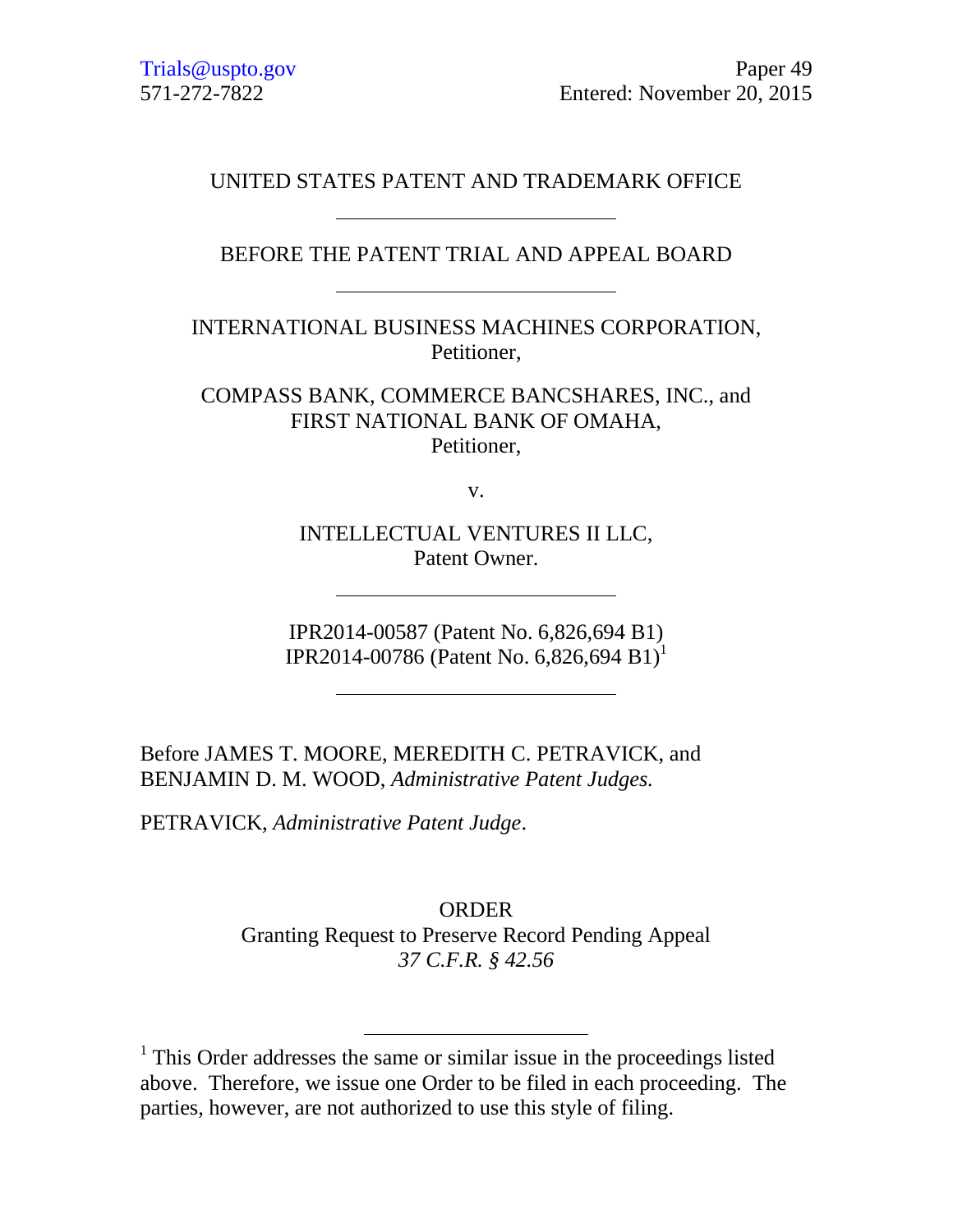IPR2014-00587 (Patent No. 6,826,694 B1) IPR2014-00786 (Patent No. 6,826,694 B1)

Patent Owner filed unopposed motions<sup>2</sup> requesting that the records in these proceedings be preserved pending outcome of possible appeal. *See*  Paper 58.<sup>3</sup> Petitioners do not oppose the request. *Id.* at 1. The parties were permitted to file certain information under seal, in accordance with 37 C.F.R. § 42.54(a). *See* Paper 36. The sealed information ordinarily becomes publicly available after final judgment. *See* Office Patent Trial Practice Guide, 77 Fed. Reg. 48756, 48761 (Aug. 14, 2012).

A party may file a motion to expunge confidential information from the record, however, if wishing to preserve its confidentiality. 37 C.F.R. § 42.56. Here, Patent Owner asks that the record be preserved as is, *i.e.,* without removal or disclosure to the public of the information filed under seal, pending possible appeal. Under the present circumstances, it is reasonable to maintain the record undisturbed pending outcome of any appeal that is taken.

At the conclusion of any appeal proceeding, or if no appeal is taken, Patent Owner may contact the Board for authorization to file a motion to expunge confidential information. During the course of the trial, testimony of Michah Lerner called into question whether the sealed information regarding AT&T's GeoPlex project was truly confidential. Mr. Lerner testified that he taught college courses and wrote a textbook based upon the technology involved in the GeoPlex project. Ex. 2019 ¶ 4. Any motion to expunge confidential information should address whether the sealed information is truly confidential in light of Mr. Lerner's testimony.

 $\overline{a}$ 

 $2^2$  The filing of the motion was authorized during a conference call held on October 30, 2015. *See* Ex.

 $3$  For the purposes of this Order, IPR2014-00587 is representative and all citations are to papers in IPR2014-00587 unless otherwise noted.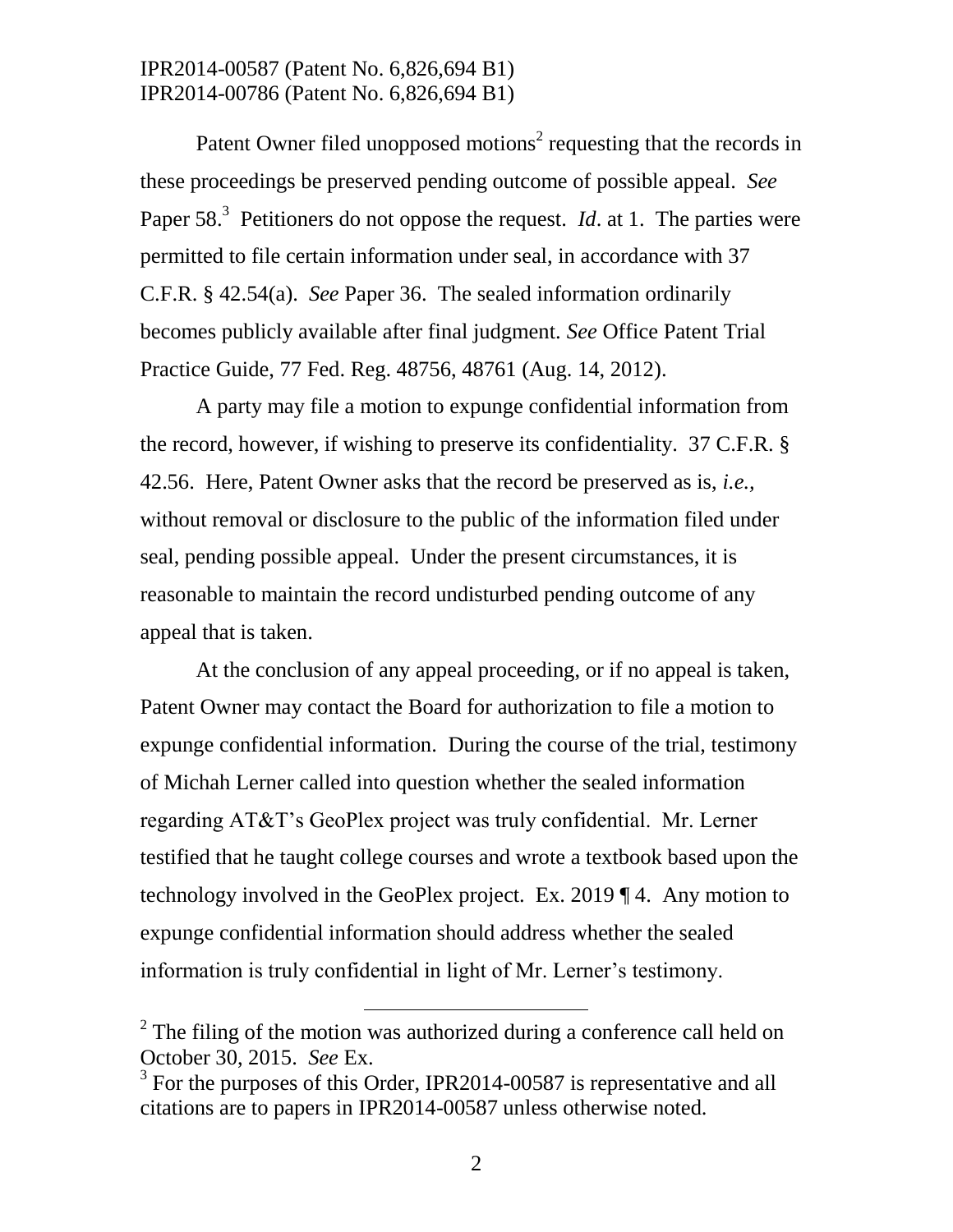IPR2014-00587 (Patent No. 6,826,694 B1) IPR2014-00786 (Patent No. 6,826,694 B1)

If Patent Owner does not contact the Board, then the information filed under seal will be made public in due course. *See* 77 Fed. Reg. at 48761.

It is:

ORDERED that within ten business days of the conclusion of any appeal proceeding, or if no appeal is taken within ten business days of the expiration of the period to file a notice of appeal, Patent Owner may contact the Board for authorization to file a motion to expunge confidential information; and

FURTHER ORDERED that the record shall remain undisturbed as discussed herein until such time that a motion to expunge confidential information is filed or, if the Patent Owner fails to contact the Board as required herein, the information filed under seal shall be made public in due course.